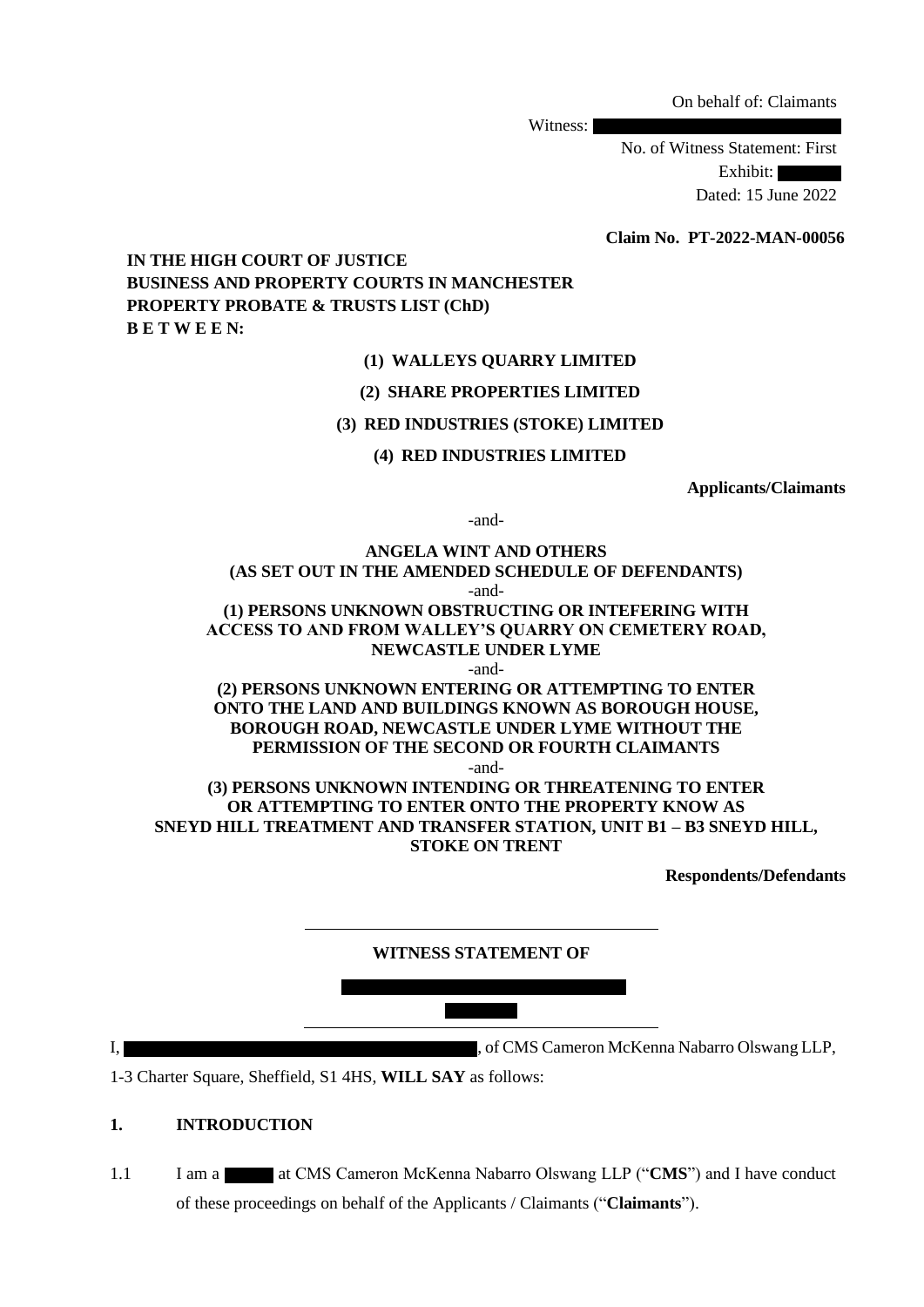- 1.2 I make the following statement in support of the Claimants' application [on paper] seeking orders: (1) for the interim injunction order of Mr Justice Fancourt dated 24 May 2022 against Persons Unknown ("**the Interim Injunction Order**") to be made final; and (2) to dispense with service of the final injunction order of Mr Justice Fancourt dated 24 May 2022 ("**the Final Injunction Order**") on the Defendants listed at paragraph 1 of the Second Draft Order pursuant to CPR 6.28. Separate orders are sought in order to ensure consistency with the approach adopted by Mr Justice Fancourt at the hearing on 24 May 2022. However, we are, of course in the Court's hands as to it's preference for the form of Order or Orders made.
- 1.3 As this witness statement in support of the Claimant's application is not a trial witness statement it does not comply with Practice Direction 57AC (Witness Evidence at trial).
- 1.4 I make this witness statement from matters within my own knowledge, save where otherwise indicated. Where I make this statement on the basis of information provided to me by others, or derived from documents, I have stated the source of that information and believe it to be true.
- 1.5 I refer to a paginated bundle of documents which are exhibited to this witness statement and marked " ". The exhibit comprises true copies of the documents referred to in this witness statement. References to page numbers in square brackets are references to pages within Exhibit unless otherwise stated.

# 2. **BACKGROUND**

- 2.1 The Claimants are members of the Red Industries group of companies. The Defendants are protesters who object to operations at the landfill site owned and operated by the First Claimant and known as Walleys Quarry, Cemetery Road, Silverdale, Newcastle-under-Lyme, Staffordshire ("**Walleys Quarry site**").
- 2.2 During the course of their protests, the Defendants have:
	- 2.2.1 obstructed the only vehicular access to the Walleys Quarry site;
	- 2.2.2 trespassed on the Walleys Quarry site; and
	- 2.2.3 trespassed on the premises and car park at the Claimants' head office which is owned by the Second Claimant and operated by the Fourth Claimant, at Borough House, 1-3 Berkeley Court, Borough Road, Newcastle-under-Lyme ("**Head Office site**").
- 2.3 Proceedings were commenced by Part 8 Claim Form issued on 20 April 2022. The Claim Form, supporting evidence and the Claimants' application for an interim injunction were served on a number of the named Defendants on 21 & 22 April 2022. The proceedings were also publicised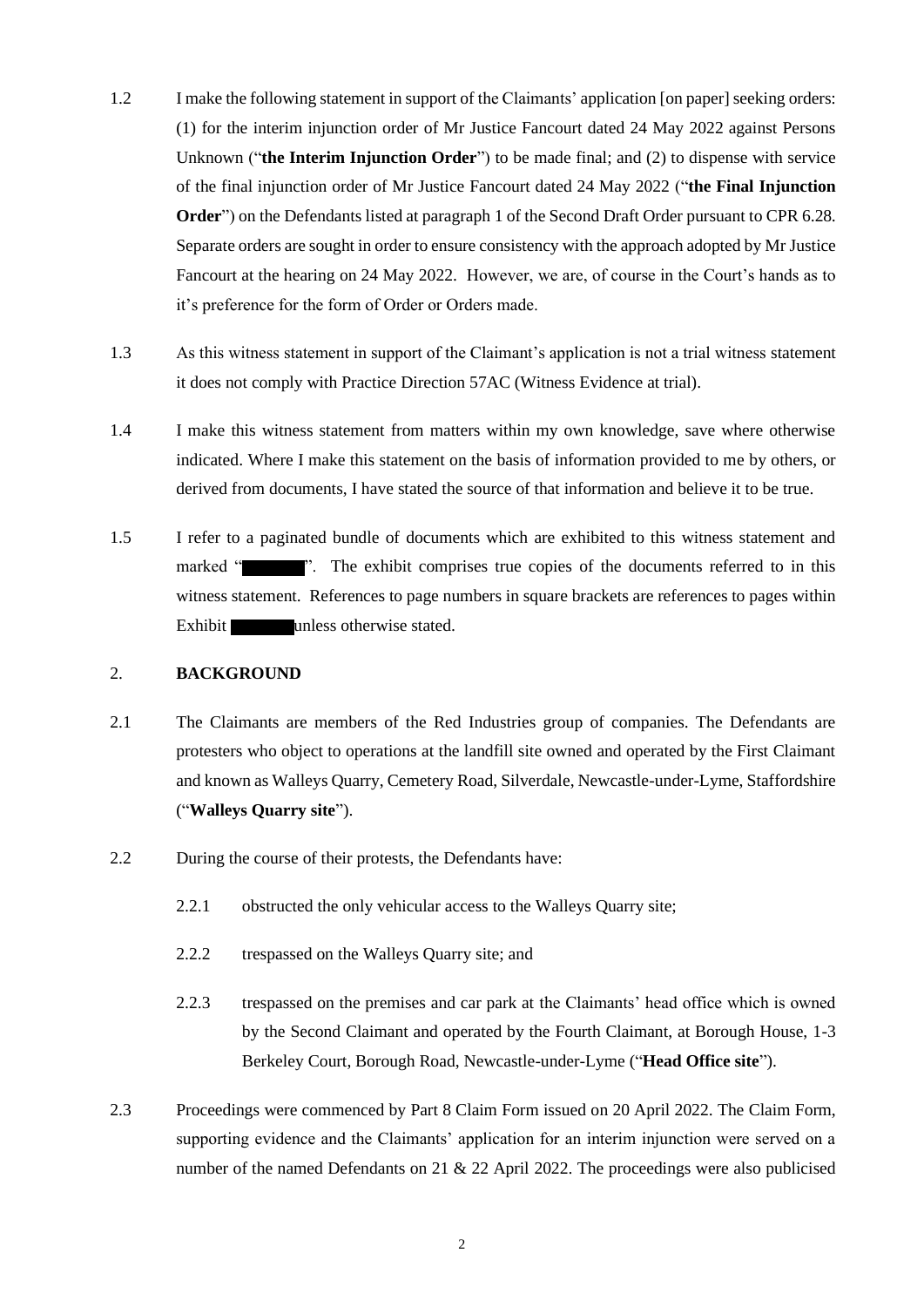on social media sites, including Facebook, to which all named Defendants have access, by one of the served Defendants.

- 2.4 The Claimants interim injunction application was heard by HHJ Pearce sitting as a judge of the High Court on 28 April 2022. 13 named Defendants attend the hearing including Blake Marchant (D4), Gwenie Tait (D8), Izzak Victor Johnson (D9), Joseph Cairns (D11), Nathan Wint (D11) and Simon "Simmo" Burgess (D20) who are relevant to this application. HHJ Pearce granted an interim injunction until the return date on 24 / 25 May 2022 [1-6]. The Judge gave directions for the filing of evidence. The Defendants were to file any evidence in response to the application by 4pm Tuesday 17 May. At the hearing HHJ Pearce also granted permission to the Claimants to join two further named defendants [7-8].
- 2.5 Following the hearing the 14<sup>th</sup> Defendant, Dr Salt, instructed Leigh Day solicitors. Leigh Day wrote to CMS on 13 May 2022 proposing that the parties, including all the named Defendants, agree a final order [9-17]. Prior to the return date listed on 24/25 May 2022 the terms of a final order were agreed and signed by all named Defendants [18-23]. The execution of the consent order was facilitated by Dr Salt who met with each of the named Defendants [24-30].
- 2.6 At the hearing on 24 May 2022, Mr Justice Fancourt granted the Final Injunction Order [31-45] and the Interim Injunction Order [46-56]. It is of note at paragraph 3 of the Final Injunction Order that Mr Justice Fancourt dispensed with service of the Claim Form on several of the named Defendants whose addresses are unknown, with the exception of Mr Lewis Coxon whose address is known but was added to the proceedings pursuant to the Amended Claim Form, and Mr Johnson (D9) and Mr Burgess (D20) who had already confirmed they would accept service of the proceedings to their personal email addresses.
- 2.7 The Claimants have now personally served the Final Injunction Order and Interim Injunction Order on 13 of the 26 named Defendants. This is evidenced in the attached Witness Statement of Saab Samra of A.S.H Process Servers Ltd dated 10 June 2022 [57-85]. It has not been possible to effect personal service on Cameron Allman (D5), Izzak Victor Johnson (D9), Jack Steele (D10), Simon "Simmo" Burgess (D20), Steven Jones (D21), Thomas Currie (D23), Will Branson (D24) and Michelle Hackney (D29) as their addresses are unknown to the Claimants [86-87]. Furthermore, I understand from paragraphs 5, 9, 10, 15 & 18 of Mr Samra's witness statement dated 10 June 2022 [57-59] that personal service could not be effected on Blake Marchant (D4), Gwenie Tait (D8), Joseph Cairns (D11 – it is noted that Mr Cairns informed the process server (paragraph 10 of Mr Samra's witness statement dated 10 June 2022) that he was unable to come to the door and requested when leaning out of the window that the process server placed his paperwork at the door) Nathan Wint (D16) and Sara Owen (D19). In respect of Ms Tait (D8) and Mr Wint (D16) service was attempted by post with the knowledge that the Defendants were in the property (see paragraphs 9 and 15 of Mr Samra's witness statement dated 10 June 2022). The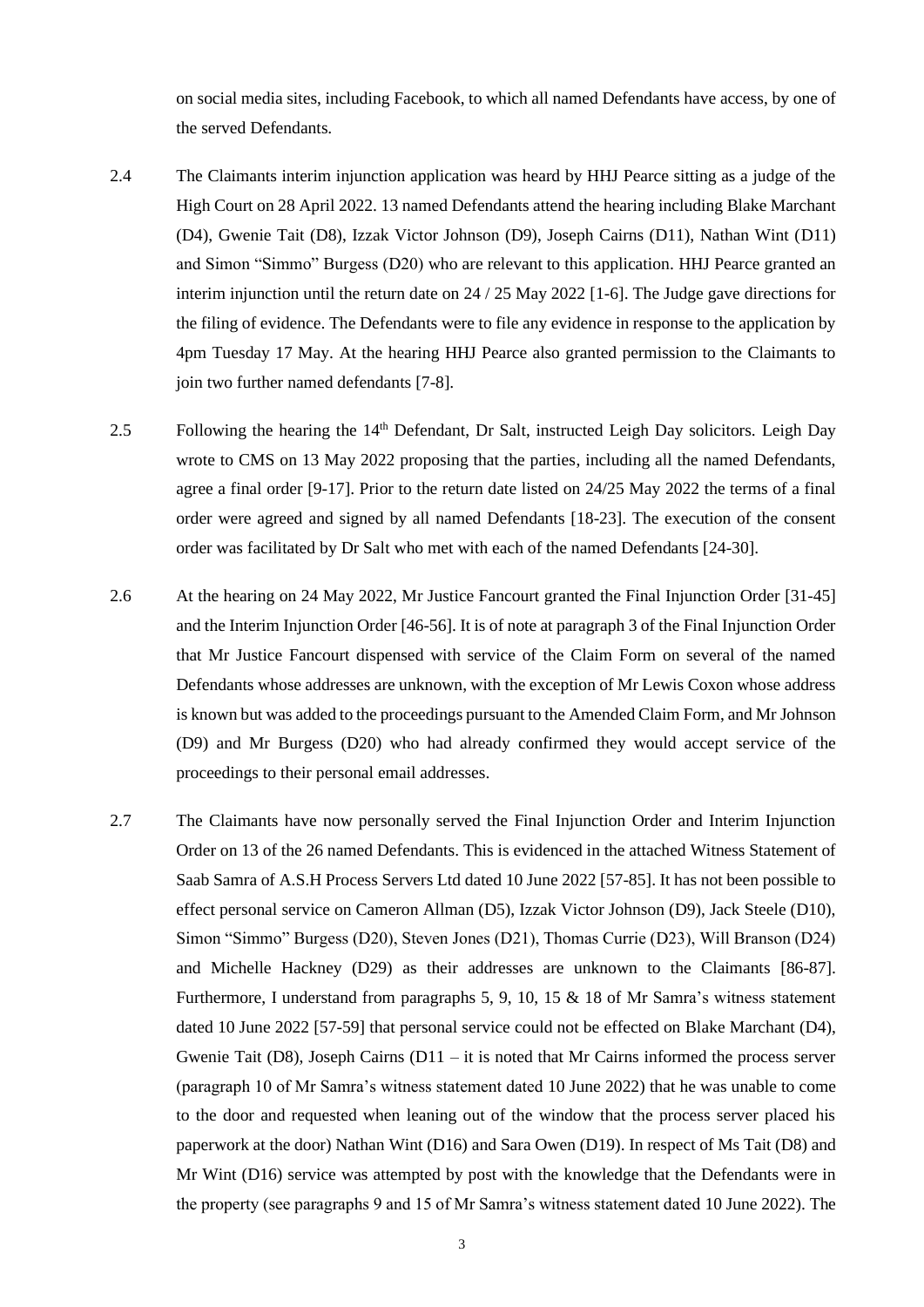Claimants also attempted to effect service on Ms Owen, however, I understand from paragraph 18 of Mr Samra's witness statement dated 10 June 2022, that effective service on Ms Owen could not be guaranteed as the process server who attend the address was met by Ms Owen's grandfather who confirmed Ms Owen did not live at the address but she would receive anything left with him at that that address.

- 2.8 In accordance with the paragraphs proceeding the penultimate heading of the Interim Injunction Order in respect of Persons Unknown "*SERVICE OF THIS ORDER*", notice of the Interim Injunction was provided by the Claimants as follows:
	- 2.8.1 by email to 'Stop the Stink' at [thelandfillstinks@gmail.com](mailto:thelandfillstinks@gmail.com) on 1 June 2022 [88];
	- 2.8.2 by publication of the Order on the Claimants' websites (these are the websites of Red Industries Ltd and Walleys Quarry Ltd on 26 May 2022 [89-90]. The other Claimants do not have standalone websites); and
	- 2.8.3 by displaying copies of the Order outside the entrances to the car park and the building at Borough House on 26 May 2022 [91-93] and at the side of the Quarry Entrance on 27 May 2022 [94-95].

## 3. **A FINAL INJUNCTION ORDER AGAINST PERSONS UNKNOWN**

- 3.1 Paragraph 5 of the Interim Injunction Order [48] provides that where "*no Defendant files an Acknowledgement of Service within the period permitted by paragraph 22 of the Order of His Honour Judge Pearce dated 28 April 2022, the Claimants have permission to apply for a final order in the terms of this interim injunction with the application to be considered by the Court "on paper" without a hearing.*"
- 3.2 Paragraphs 20 22 of the Order of His Honour Judge Pearce dated 28 April 2022 directs how the Claimants must effect service on Persons Unknown as set out below:
	- *" 20. The Claimants are permitted to serve the Claim Form pursuant to CPR 6.14 on the Defendants described above as "Persons Unknown" (the "Unidentified Defendants") by email to 'Stop the Stink' at thelandfillstinks@gmail.com and by publication on the Claimants' web-site PROVIDED that the addresses of the named Defendants shall be redacted from the copies of the Claim Form served in such manner.*
	- *21. The Claim Form will be deemed served on the Unidentified Defendants one clear business day after each of the steps set out above have been completed.*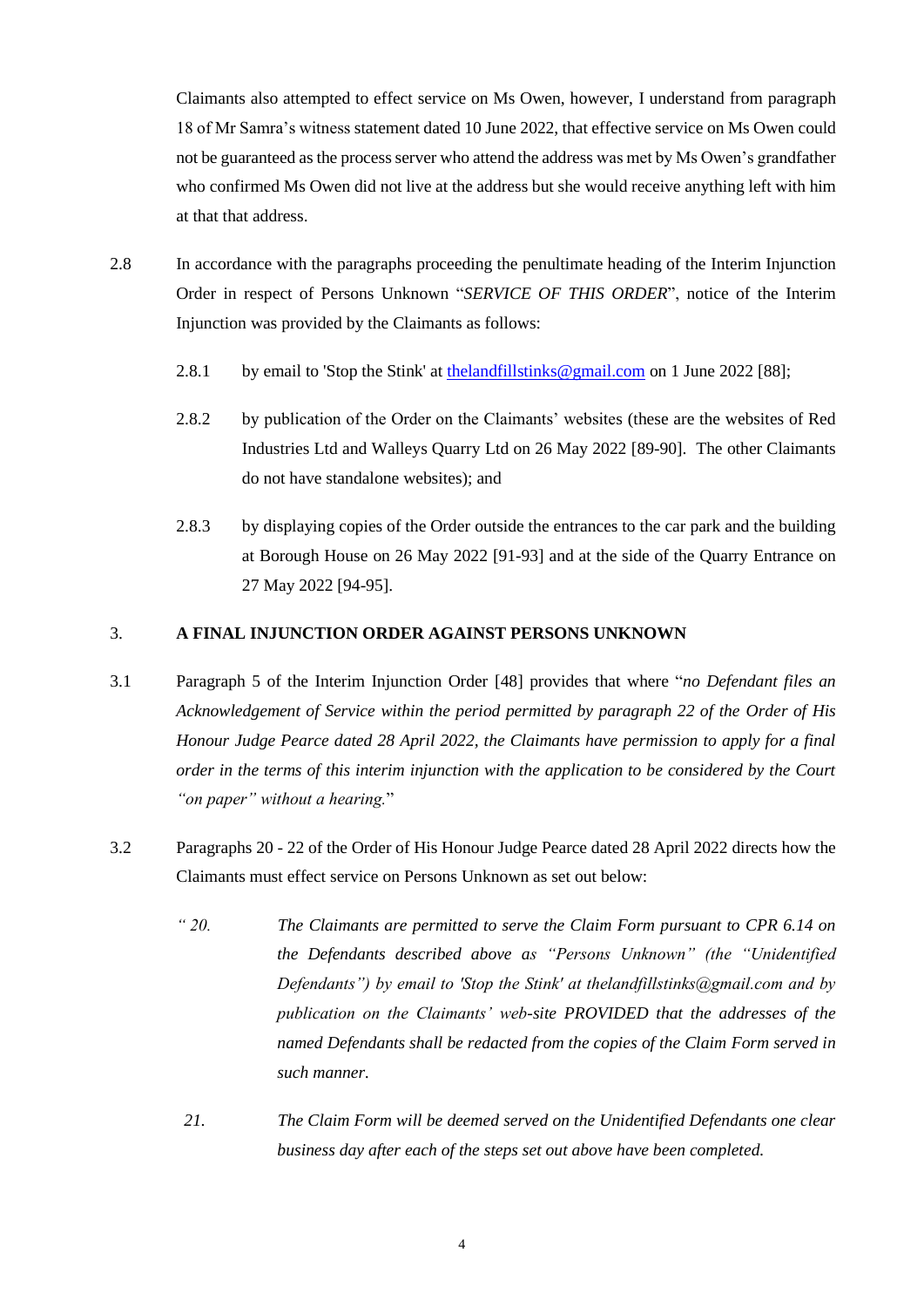- *22. The period for each of the Unidentified Defendants to serve an Acknowledgment of Service will be 14 days after the deemed date of service of the Claim Form."*
- 3.3 The Claim Form was served in accordance with paragraph 20 on 16 May 2022 [96-102].
- 3.4 Prior to the hearing on 28 April 2022, the sealed Claim Form and other documents including the application notice were uploaded to the Claimants websites on 21 April 2022 (these are the websites of Red Industries Ltd and Walleys Quarry Ltd as explained above). Following the hearing, the Order of His Honour Judge Pearce dated 28 April 2022 was subsequently uploaded on to the Claimants website. However, prior to the hearing on 24 May 2022 CMS was unable to locate a copy of the Claim Form on the Claimants website, as it appeared that Claim Form may have been inadvertently removed when the sealed Order of His Honour Judge Pearce dated 28 April 2022 was upload. Accordingly, the Claim Form and Amended Claim Form were uploaded onto the Claimants' website again on 19 May 2022.
- 3.5 For the purposes of paragraph 21 & 22 of the Order of His Honour Judge Pearce dated 28 April 2022, the date of deemed service on Persons Unknown is 20 May 2022.
- 3.6 Accordingly, Persons Unknown had until 3 June 2022 to acknowledge service of proceedings. To date no Acknowledgements of Service have been served on the Claimants, or CMS, and I understand from CMS's Court clerks that no Acknowledgements of Service have been filed at Court.
- 3.7 In light of the above and in accordance with paragraph 5 of the Interim Injunction Order, the Claimants now seek an Order that the Interim Injunction be made final against Persons Unknown, on the terms of the First Draft Order attached to the Application Notice.

## 4. **SERVICE OF THE FINAL INJUNCTION ORDER BY ALTERNATIVE METHODS**

- 4.1 The penultimate paragraph of the Final Injunction Order [34] states "*SERVICE OF THE ORDER – This Order shall be served by the Claimants Solicitors on the Defendants named in Schedule A to this Order.*"
- **4.2** In order to enable the Claimants to enforce the Final Injunction Order in accordance with CPR Part 81.4(2)(c), the requirement is for the Final Injunction Order to be served personally unless the Court or the parties dispense with personal service.
- 4.3 As set out at paragraph 2.7 of this statement, the Claimants have personally served the Final Injunction order on 13 of the 26 named Defendants. As explained above, it has not been possible to effect service on 8 of the named Defendants as their addresses are unknown to the Claimants [86-87]. Furthermore, personal service could not be effected on Blake Marchant (D4), Gwenie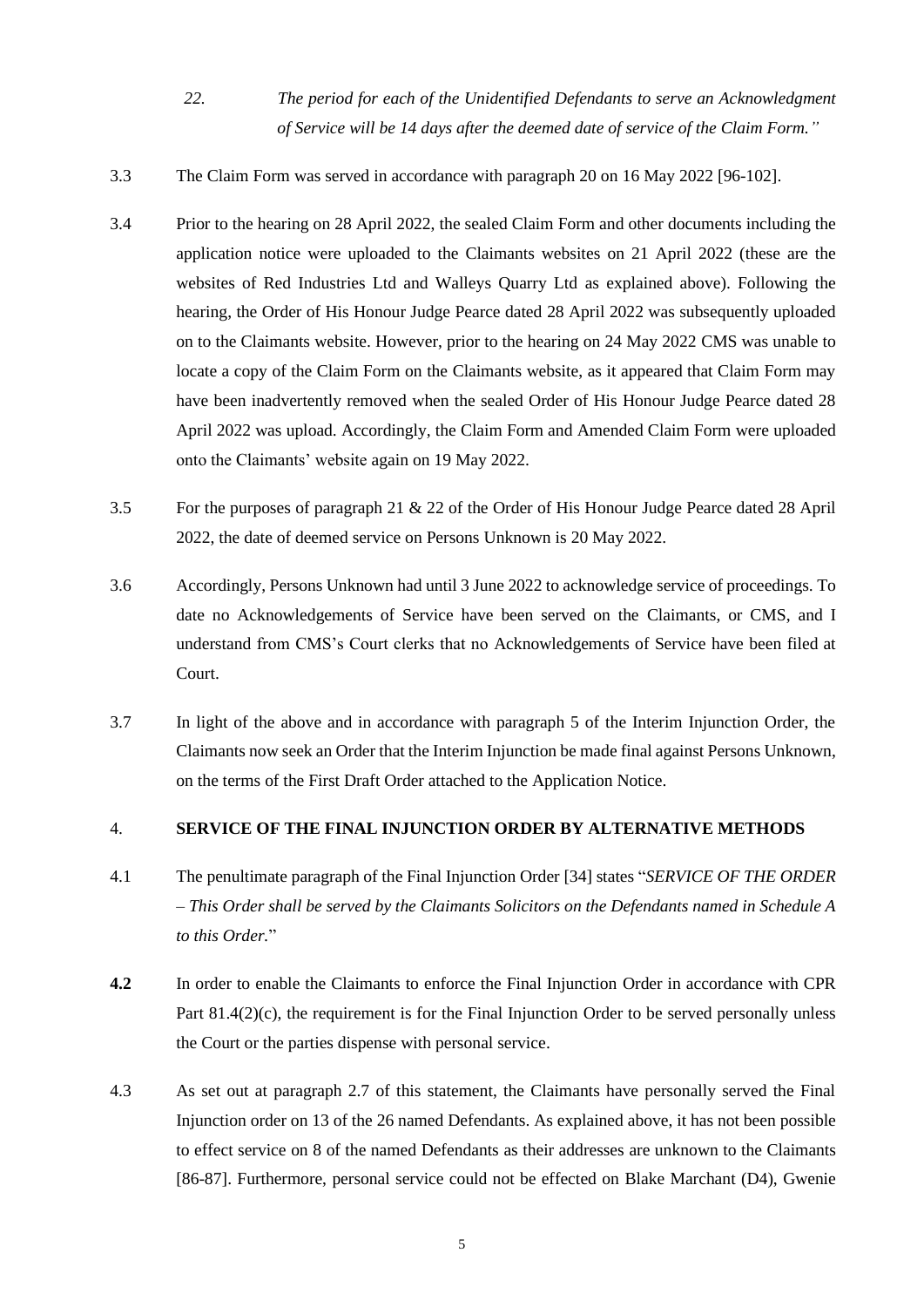Tait (D8), Joseph Cairns (D11), Nathan Wint (D16) and Sara Owen (D19) [57-59]. Collectively known as the "**Unserved Defendants**".

- 4.4 In order to attempt to facilitate personal service on the 8 named Defendants where their addresses are unknown, CMS emailed Leigh Day on 30 May 2022 asking whether Dr Salt could liaise with the 8 named Defendants in order to provide CMS with their addresses so that the Claimants could effect personal service [103-107]. Leigh Day confirmed on 1 June 2022 that the 8 named Defendants listed in CMS's email of 30 May 2022 "*do not wish to provide their postal or email addresses.*" In the same email Dr Salt offered to circulate hard copies to the 8 Defendants whose addresses are unknown and confirmed he could provide a signed statement and/or collect the recipient's signature as acknowledgement of receipt.
- 4.5 CMS responded to Leigh Day on 1 June 2022 seeking confirmation "*whether the eight Defendants named in yesterday's email would be prepared to meet in one location, in which the process server could serve the documents?"* Leigh Day confirmed to CMS on 7 June 2022 that they are no longer instructed by Dr Salt and confirmed:

*"Dr Salt has however indicated to us that your suggestion is unworkable, and that when he proposed it to the defendants in question, one refused outright.* 

*We also note that it is not for Dr Salt to arrange service of documents on the other defendants. Dr Salt has been extremely accommodating in ensuring that the consent order was agreed and signed expeditiously. However, it is for your clients to take the necessary measures to arrange service in accordance with the CPR and the court's orders."*

- 4.6 Despite the Claimants attempts to try and come to an agreement as to how the Final Injunction can be personally served on the 8 named Defendants where their addresses are unknown it is now apparent that this is unlikely to be possible without the assistance of Dr Salt, and it would be inappropriate for the Claimants, and the Court, to place a further burden on Dr Salt to facilitate service on those Defendants who are unwilling to co-operate in the service of the Final Injunction Order.
- 4.7 In light of the above, the Claimants seek an order in the terms of the Second Draft Order for service of the Final Injunction Order to be dispensed with pursuant to CPR 6.28(1). The reason why the Claimants seek this order is that the Unserved Defendants have already consented to the terms of the Order, as evidenced by each of the Unserved Defendants signature [37-38] facilitated by Dr Salt as explained above. As such, the Unserved Defendants have personal knowledge of the terms of the Final Injunction Order to which they have consented. Furthermore, the Unserved Defendants, with the exception of Blake Marchant (D4), Joseph Cairns (D11), and Sara Owen (D19), have attempted to avoid service of the Final Injunction Order by refusing to meet a process server at a neutral location or alternatively, providing the Claimants with their addresses.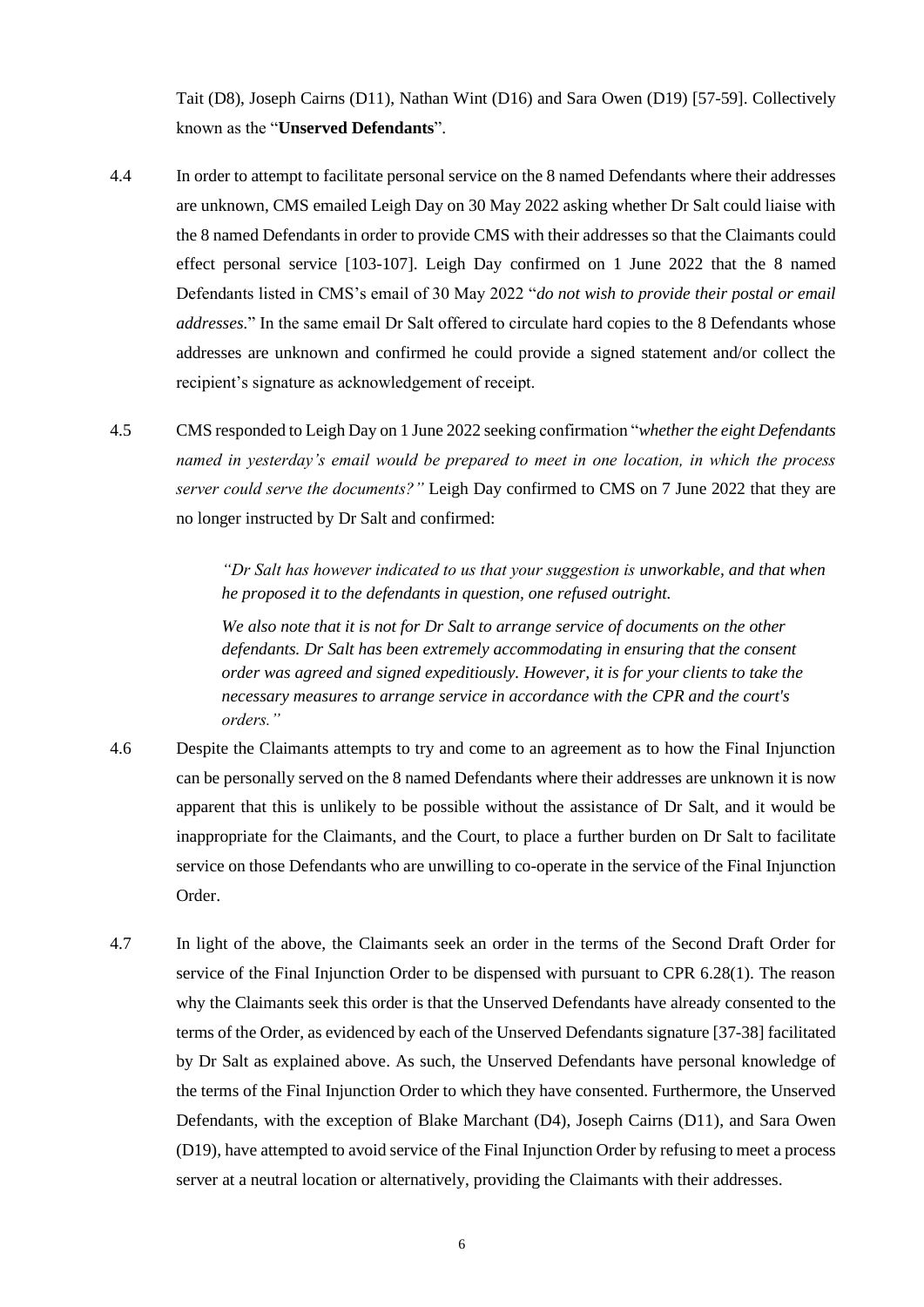- 4.8 The alternatives to dispensation of service of the Final Injunction Order would be for the Claimants to:
	- 4.8.1 attempt to effective service via Facebook. The Claimants understand that each of the Unserved Defendants have a Facebook account, however, if those Facebook accounts are set to private and/or a message cannot be sent to the Unserved Defendants via the Facebook Messenger application, any attempts to effect service of the Final Injunction Order via Facebook could be blocked by the social media platform or simply ignored by the Unserved Defendants.
	- 4.8.2 seek Dr Salt's assistance with effecting service on the Unserved Defendants. This would not be welcomed by him for the reasons set out above.
	- 4.8.3 instruct process servers to attend Walleys Quarry Site and/or Head Office in the hope that personal service can be effected on the Unserved Defendants. However, the Claimants have already attempted this method of service in respect of the Claim Form and application for an interim injunction prior to the hearing on 28 April 2022, and when a process server attempted to effect service on Cameron Allman, who evaded service, he was pushed and then followed [108-110]. As such, this method of service is unlikely to be effective and in any event, it would be disproportionate for the Claimants to incur the significant costs of instructing process servers to attend Walleys Quarry Site and/or Head Office in circumstances where the Unserved Defendants already have personal knowledge of the terms of the Final Injunction Order.
- 4.9 In light of the above, the Claimants believe that it is appropriate for the Court to dispense with service on the Unserved Defendants on the terms of the Second Draft Order, especially in the circumstances when CPR 81.4(2)(c &d) provides for dispensation of service, but does not envisage alternative methods of service.
- 4.10 If the Court is not minded to dispense with service of the Final Injunction Order, for the reasons set out above, the Claimants seek the Courts permission pursuant to CPR 6.27 to effect service of the Final Injunction by alternative means via Facebook on the terms of the alternative wording contain in square brackets in the Second Draft Order.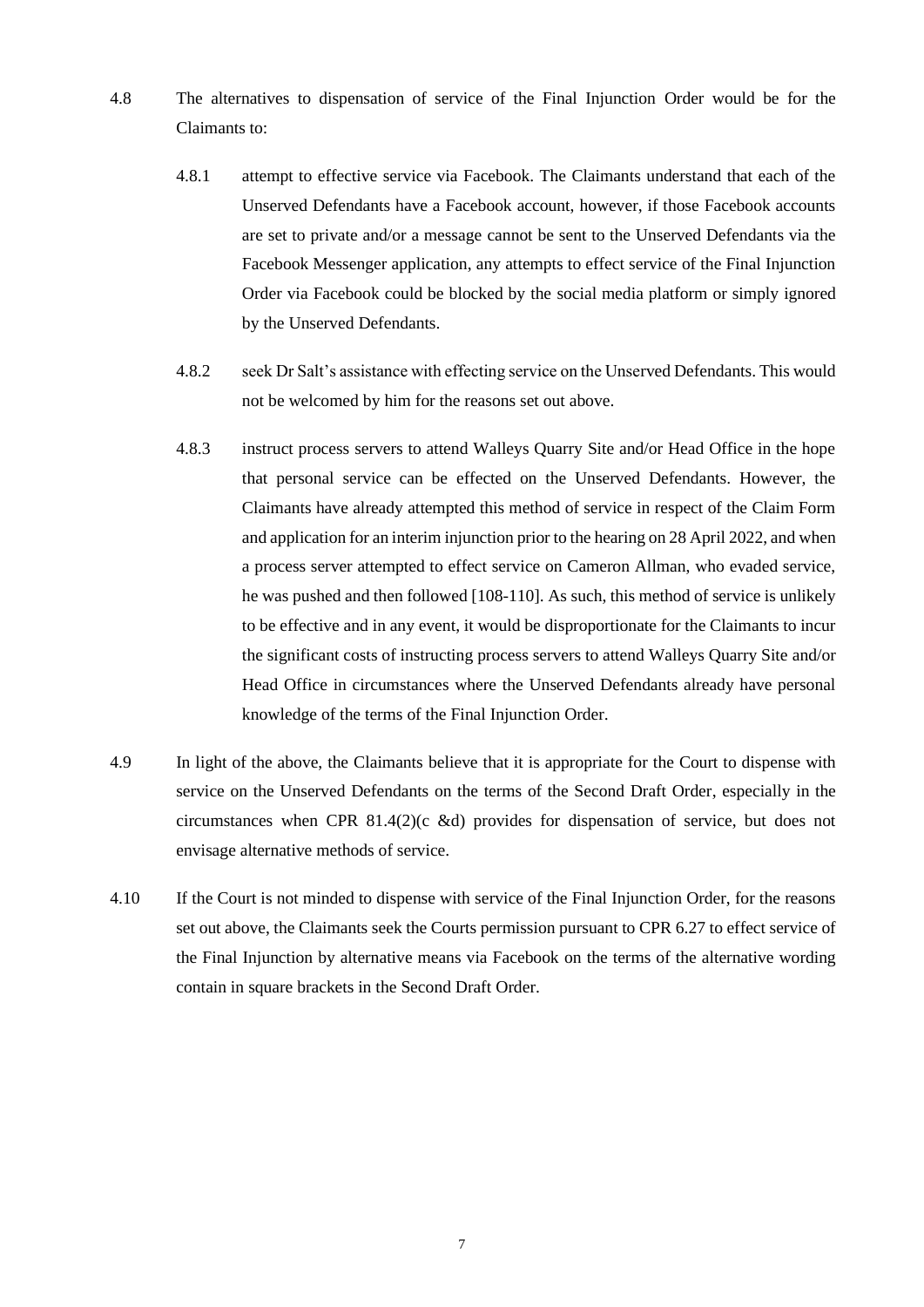# **STATEMENT OF TRUTH**

I believe that the facts stated in this witness statement are true. I understand that proceedings for contempt of court may be brought against anyone who makes, or causes to be made, a false statement in a document verified by a statement of truth without an honest belief in its truth.

| Signed: |  |  |  |
|---------|--|--|--|
| Name:   |  |  |  |